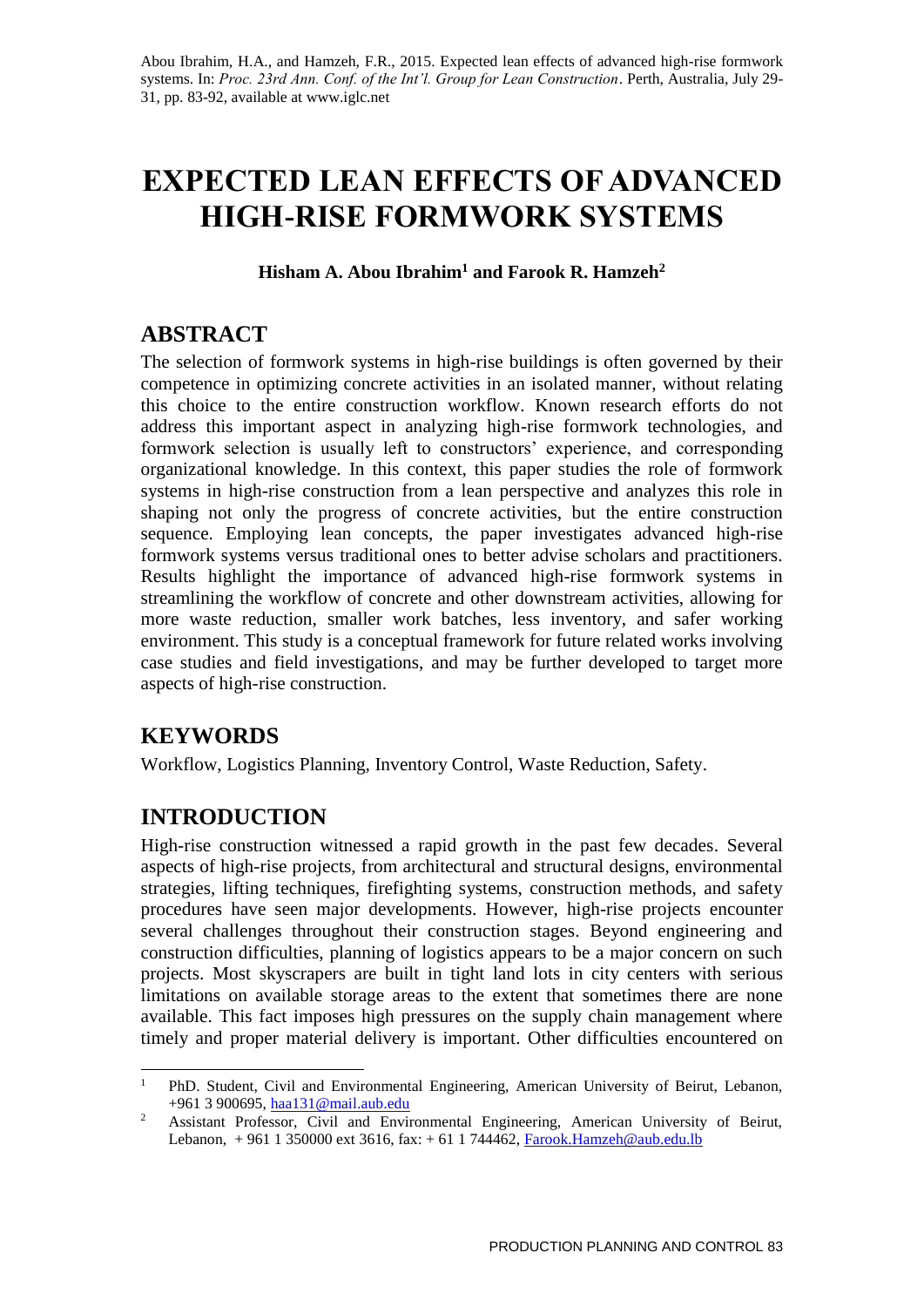high-rise construction can be related to building design complexity, technologies used on site, labor availability and skills, adequacy of the methods followed, and capacity of planners to foresee the dynamics of their site and proactively shape its progress.

While technical constraints are resolved by advanced engineering solutions, construction constraints can be removed by better planning and scheduling, using advanced technologies on site, and by employing lean ideals. Several studies targeted the application of lean principles in various high-rise construction aspects (Sacks et al., 2005; Bae and Kim, 2008;Al Hattab, Zankoul and Hamzeh, 2014), whereas other efforts investigated the use of lean principles in enhancing construction workflow in general (Arbulu and Ballard, 2004; Hamzeh, Ballard and Tommelein, 2008; Yassine et al., 2014). However, none of the literature reviewed addresses the role of formwork systems in shaping the workflow of concrete and non-concrete activities in high-rise construction, and their impact on the application of lean concepts.

In this regard, addressing the role of formwork systems in directing construction workflows on high-rise projects is a novel approach that allows researchers and practitioners to link the choice of formwork systems to construction workflows on one hand, and to logistics planning, inventory dynamics, crane schedule, labor and material delivery, and safety procedures on the other. Accordingly, this paper aims to: (1) compare advanced and regular formwork systems, (2) track construction workflow changes, and (3) underline major lean principles enabled by the use of advanced formwork technologies.

#### **RESEARCH BACKGROUND**

The repetitive nature of high-rise construction helps planners maintain workflow continuity, decrease labor and equipment idle times, reduce hire and fire actions, and take advantage of the learning curve effects (Ranjbaran, 2007). However, these repetitive activities advance simultaneously in vertical and horizontal directions and may create spatial constraints that hinder the execution of work (Thabet and Beliveau, 1994). To account for these constraints, practitioners and researchers sought scheduling solutions to navigate the execution of tasks under these restrictions. Since the drawbacks of applying the Critical Path Method (CPM) to schedule repetitive tasks were investigated in many studies, (Hegazy and Wassef, 2001), alternative scheduling techniques using the Line of Balance (LOB) method were employed. LOB allows operations on site to continuously flow from one activity to another by balancing different tasks, resources, and space simultaneously (Hegazy, 2002). While some researchers worked on combining both the CPM and LOB methods to enhance work scheduling in repetitive construction (Suhail and Neale, 1994), other researchers used 4D modeling techniques provided by Building Information Modeling (BIM) technologies to simulate the construction sequence and to proactively account for possible on site clashes (Staub-French and Khanzode, 2007).

These scheduling solutions (LOB, LOB-CPM combined, and 4D scheduling) assume the availability of labor and material necessary to execute the work at the right time and location; however, this is not always the case. Delays and cost overruns are often attributed to the failure of delivering resources to work areas when needed, especially on high-rise projects. Hence, a clash free schedule is not necessarily translated into smooth workflow on site, thus highlighting the importance of day to day site dynamics including delivery procedures, hoisting capacity and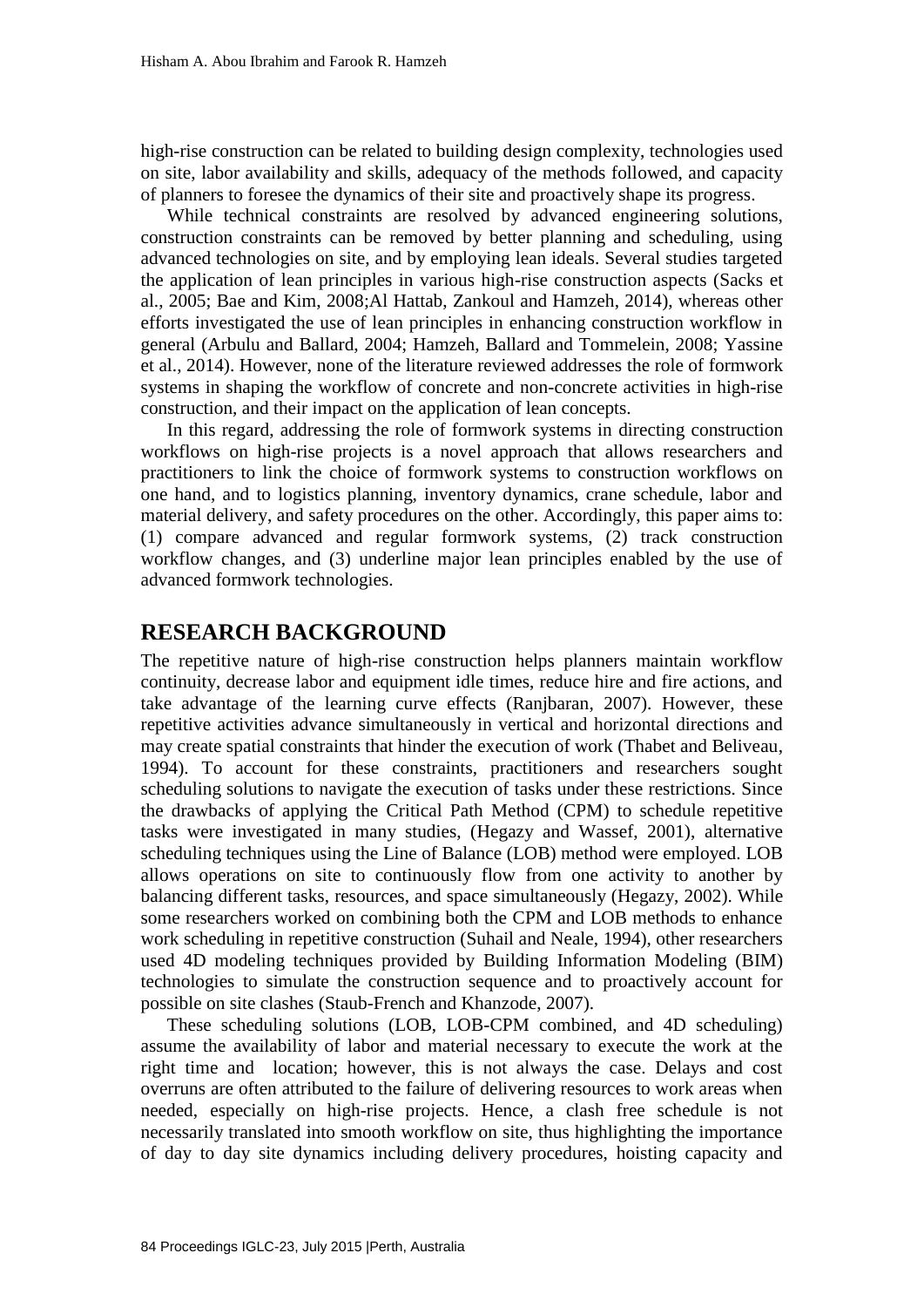speed, and crane availability. In this context, the choice of formwork system greatly influences the workflow of concrete and non-concrete activities. Core-wall and floor formwork systems directly affect concrete cycle times and indirectly influence the interlocking flows of walls, shafts, and slabs where different tasks from different trades are involved. For instance, formwork lifted by a crane would interrupt the crane schedule and may delay the delivery of materials to other work areas for several trades, resulting in significant delays and additional costs. Therefore, the selection of a convenient formwork system is a key decision on every high-rise construction.

Several parameters, presented in Table 1, affect the choice of formwork systems. While internal parameters fall under designer and contractors control, external ones are affected by owner requirements, project milestones, project location, and corresponding local rules and regulations (Gnida, 2010). Other studies linked the selection of the formwork system to building height and weather conditions (Ciribini and Tramajoni, 2010). Based on these parameters, many contributions were made to improve the efficiency of formwork systems resulting in wide variety of formwork types. In addition to the previous parameters, the selection of formwork is mainly governed by cost considerations where contractors try to minimize the total cost of the concrete package in isolation of the indirect costs of the resulting schedule.

In this context, the paper presents scholars and practitioners a comprehensive understanding of formwork role in high-rise projects, where advanced systems are expected to enable the realization of several lean principles such as waste reduction and workflow enhancement.

| <b>Internal Parameters</b> |                                                                                                           | <b>External Parameters</b>         |                                                                                |  |
|----------------------------|-----------------------------------------------------------------------------------------------------------|------------------------------------|--------------------------------------------------------------------------------|--|
| Geometry                   | • Repetitive<br>• Simple/ Complex<br>• Changing Geometry                                                  | Space                              | • Existing Road or Building<br>• Storage Area<br>• Assembly Area               |  |
| Concrete                   | • Rate of Pour/ Concrete<br>Pressure<br>• Concrete Finish<br>• Curing Time                                | Wind                               | • Wind Load                                                                    |  |
| Sequence<br>of Work        | • Cycle Time                                                                                              | Crane                              | • Capacity/ Type<br>• Availability<br>• Boom Reach                             |  |
| Formwork<br>Choice         | • Existing Formwork<br>Material to be Reused                                                              | Safety                             | • Special Requirements<br>Needed                                               |  |
|                            | • Rental or Purchase<br>• Best Value for Current<br>Project Vs. Flexibility for<br><b>Future Projects</b> | Construction<br>Planning           | • Milestones<br>• Working Schedule/ Shifts<br>• Project Duration<br>• Holidays |  |
|                            |                                                                                                           | Local Rules/<br><b>Regulations</b> | • Permits<br>• Restricted Noise<br>• Safety Requirements                       |  |

*Table 1: Parameters governing the selection of formwork systems (Gnida, 2010)*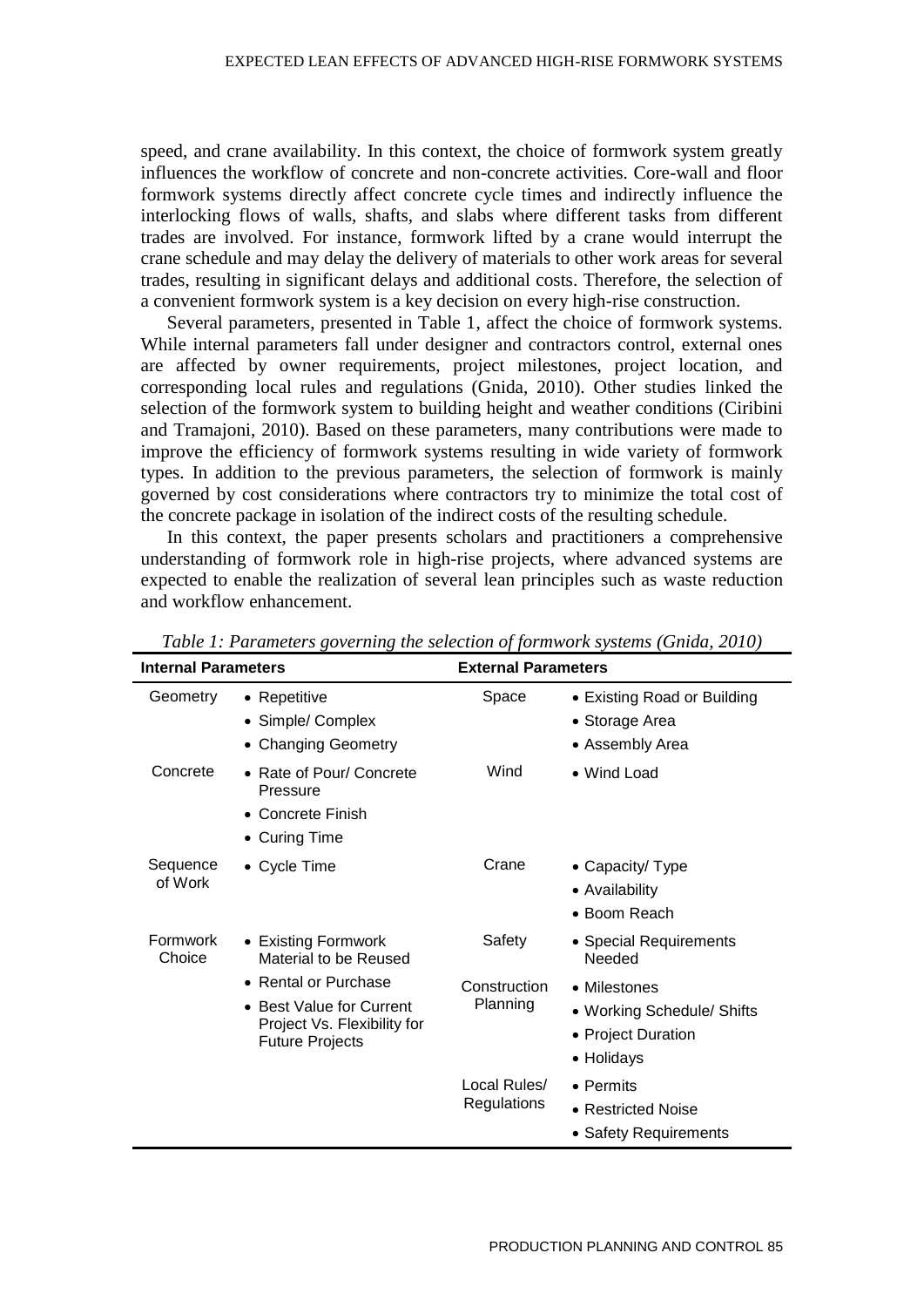### **RESEARCH METHOD**

This paper investigates the role of high-rise formwork systems in shaping the workflow of concrete and non-concrete activities. It also addresses the effects of formwork choice in governing site dynamics, labor and material delivery, inventory size, logistics planning, and cranes' schedule. Comparing advanced and regular formwork systems, the paper underlines major differences from a lean perspective, and employs a process model to describe the workflow alterations in both cases. The paper concludes by highlighting major lean principles enabled by the use of advanced systems. Figure 1 illustrates the roadmap followed to achieve paper objectives.



*Figure 1: Research Roadmap*

#### **RESEARCH LIMITATIONS**

The paper investigates the role of advanced high-rise formwork systems based solely on theoretical analysis. Field data collection and case studies can be addressed in future efforts to provide required quantitative analysis.

### **FRAMEWORK DEVELOPMENT**

#### **ADVANCED AND REGULAR FORMWORK COMPARISON**

Advanced and common core-wall formwork technologies used on high-rise projects are self-climbing systems, lifted using hydraulic jacking mechanisms independent of any external crane or lifting equipment. However, advanced systems are available as single or double jump formwork assemblies that jump two floors at a time. Another important feature that distinguishes advanced core-wall formwork systems is the shaft trailing platform attached to it as shown in Figure 2. The trailing platform could drop up to six floors down the core-wall formwork allowing elevator specialists to start fixing elevator rails and accessories early on (Double-Jump System, n.d.).

As for the floor's formwork, practitioners try to benefit from the repetitive nature of slab construction by standardizing formwork size and material, and by maximizing the number of formwork reuse. In this context, table forms are widely used to decrease formwork setup time and to decrease slabs' construction cycle time. But, regular table forms are crane dependent and congest the crane schedule every time they are moved from one floor to another. Regular vertical forms are also modularized and moved by cranes from a floor to another. On the



*Figure 2: Schematic representation of advanced core-wall system*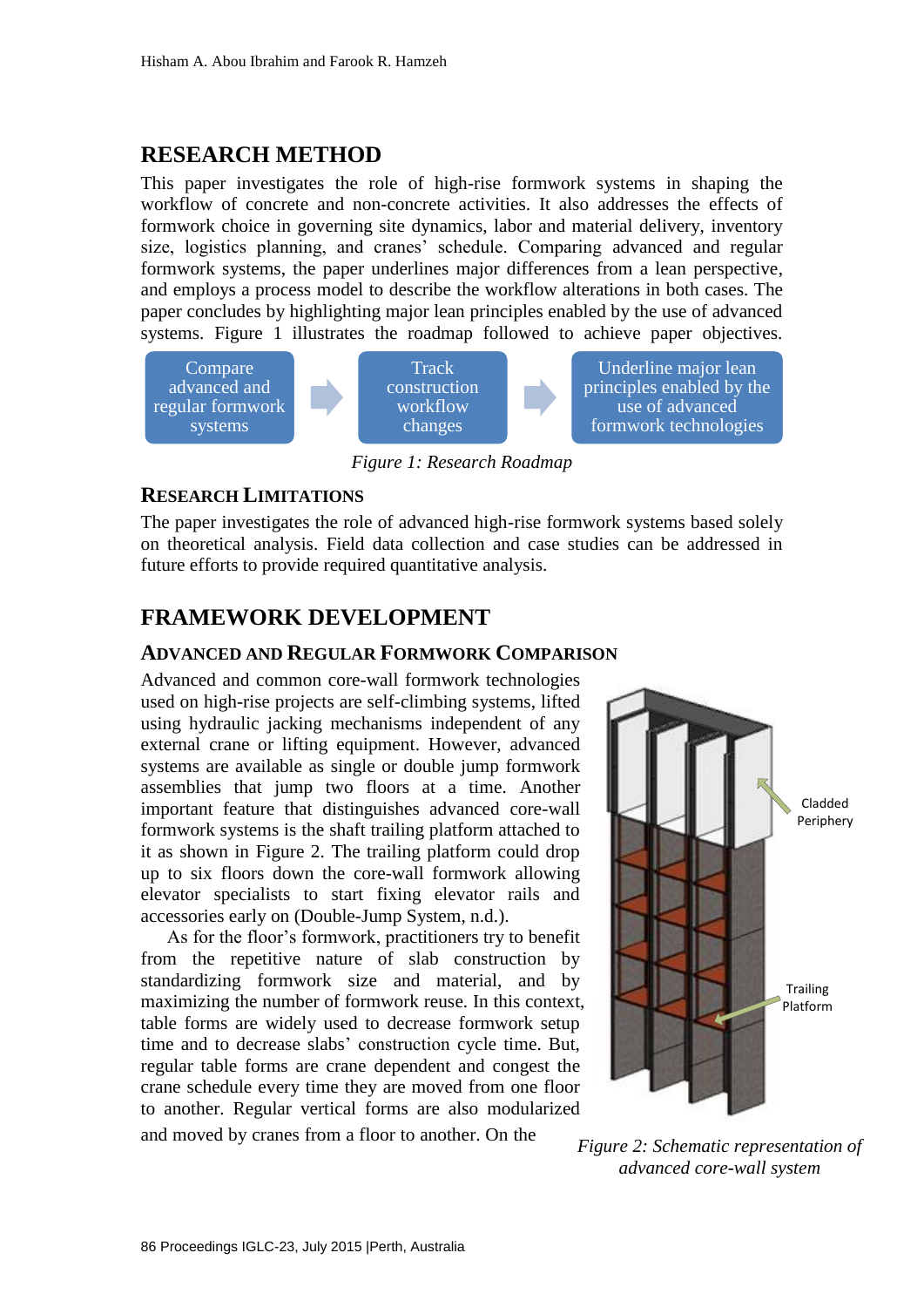other hand, advanced formwork technologies provide innovative perimeter system which combines construction and safety requirements. A self-climbing system is used to form vertical elements such as columns and walls independent of floor slab construction. The jacking points of the system are above floor slab giving clear access for slab formwork, reinforcement, and concrete pouring below the system, as shown in Figure 3. The key advantage of the perimeter system is the accelerated construction of columns and slabs that progress independent of each other. The system can also provide lifting services to move slab table forms internally without any use of the tower cranes (Double-Jump System, n.d.).



*Figure 3: Advanced perimeter system (Double-Jump System, n.d.)*

For the purpose of comparison, Table 2 serves as a reference for the major differences between regular and advanced formwork systems discussed in this study.

| Table 2: Advanced and regular formwork comparison |  |  |  |  |
|---------------------------------------------------|--|--|--|--|
|---------------------------------------------------|--|--|--|--|

| Feature                                 | Regular Formwork<br>System | <b>Advanced Formwork</b><br>System |
|-----------------------------------------|----------------------------|------------------------------------|
| <b>Self-Climbing Core-wall Formwork</b> |                            |                                    |
| <b>Core wall Formwork Internal Lift</b> | X                          |                                    |
| <b>Core wall Trailing Platform</b>      | X                          |                                    |
| <b>Perimeter System</b>                 | х                          |                                    |
| <b>Internal Table Lifting Capacity</b>  |                            |                                    |

#### **CONSTRUCTION WORKFLOW DIFFERENCES**

To examine the role of formwork in shaping construction workflows, two process maps, illustrated in Figures 4 and 5, were developed to trace the differences in the construction sequence resulting from the use of advanced and regular formwork systems. While the trailing platform allows internal lifts specialists to start fixing lift rails and necessary accessories early on, elevator related tasks would not start until finishing core-wall construction in the case of regular formwork. Accordingly, service elevators can be made functional before final core-wall erection and can be used to hoist labor and material. Another schedule difference between the two cases occurs at the columns (walls) - slabs construction interface. While advanced systems allow the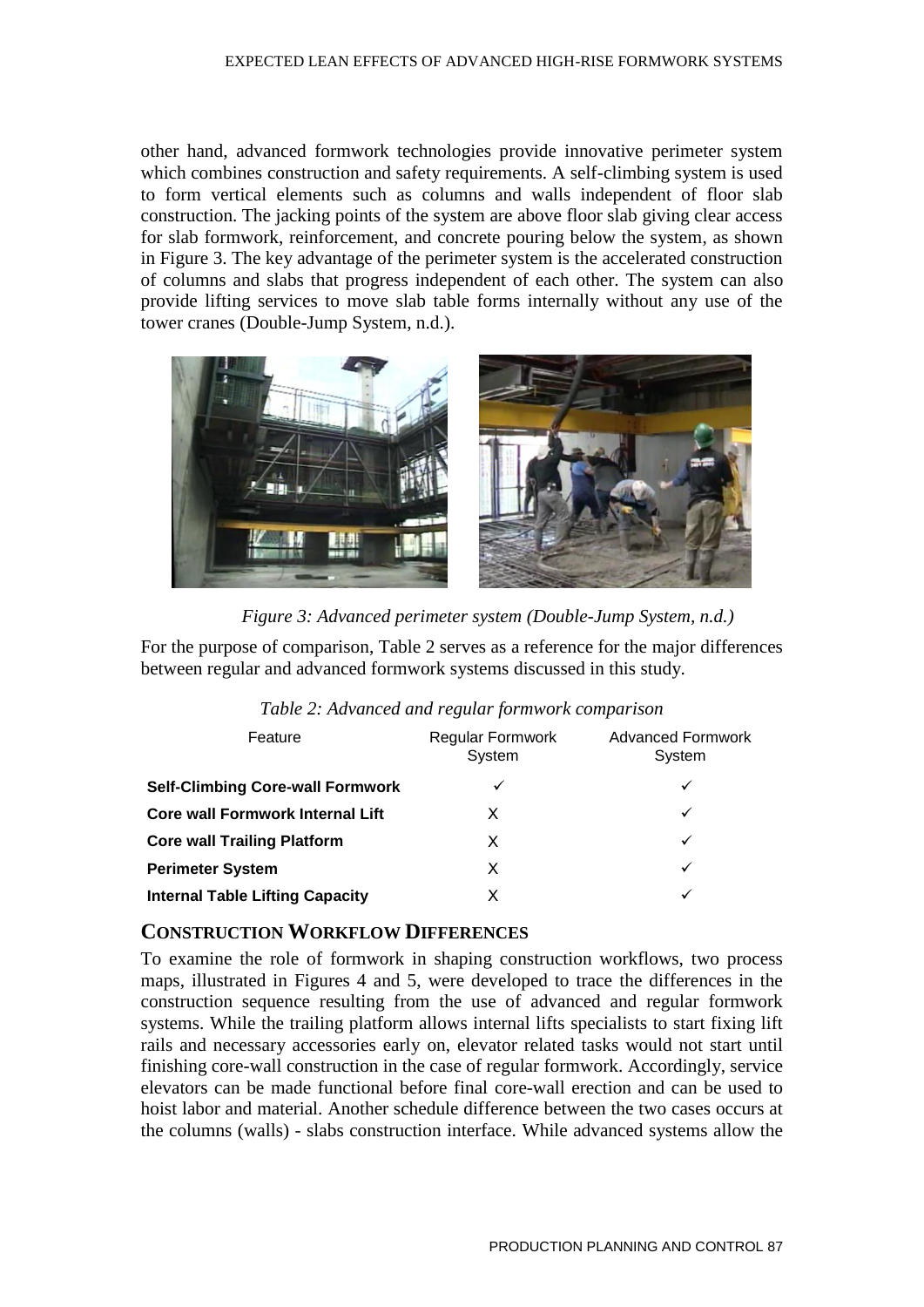progress of vertical and horizontal elements independently, regular formwork systems are bound to the column (walls) – slabs sequence in every floor.



*Figure 4: Construction process map using advanced formwork systems*



*Figure 5: Construction process map using regular formwork systems (SS: Start to Start, FF: Finish to Finish, FS: Finish to Start)*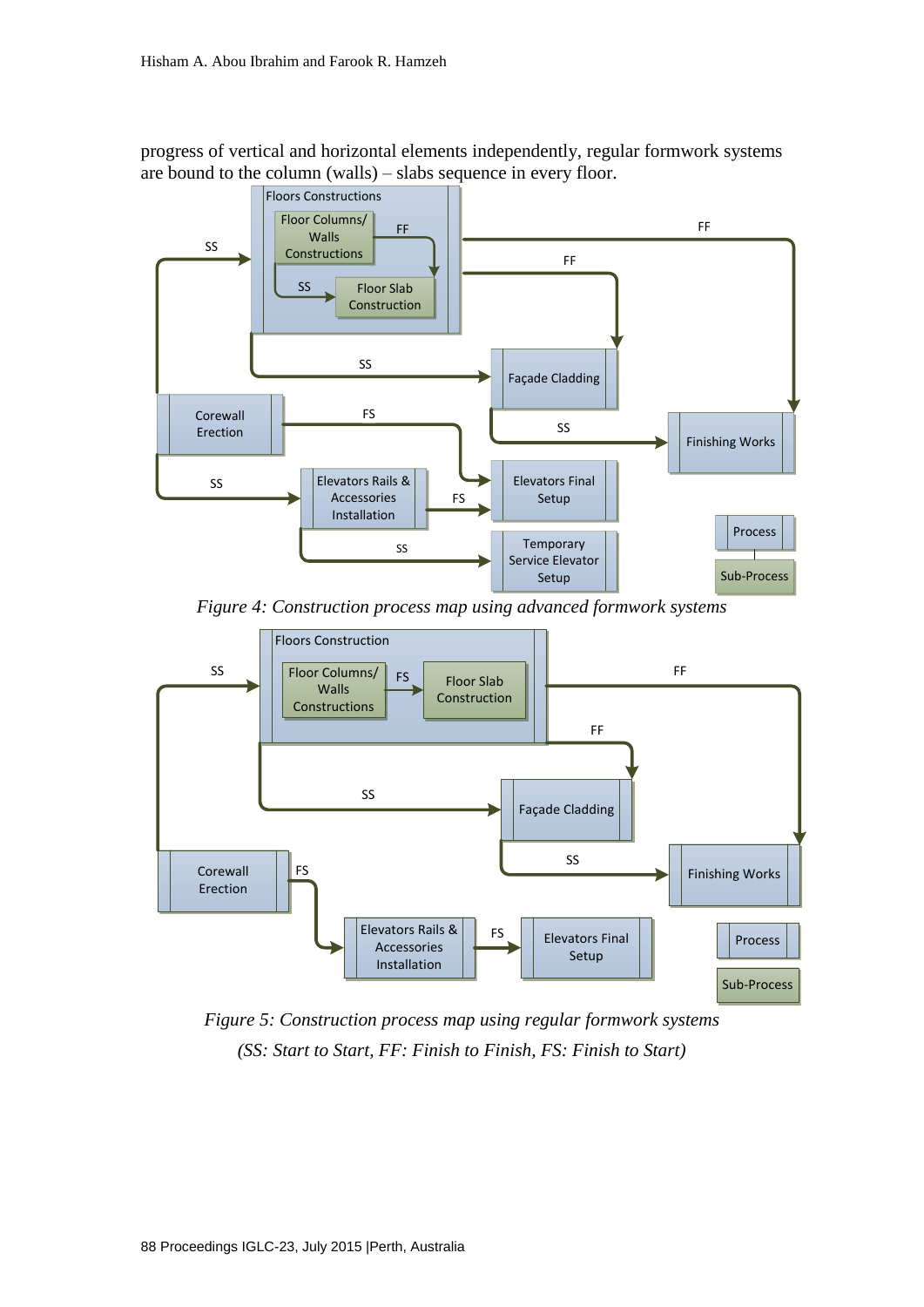## **RESULTS AND DISCUSSION**

#### **WORKFLOW ENHANCEMENT AND CYCLE TIME REDUCTION**

Advanced formwork systems enhance construction workflow on several fronts. The shuffling of construction sequence supported by the trailing platform allows the use of buildings service lifts early in the execution phase to transfer labor and material into the building, necessary to boost finishes and MEP activities. This fact decreases the demand on external hoists and tower cranes that are made available for other critical activities such as external cladding, and heavy material lifting. On one hand, the independent progress of columns and slabs, enabled by the self-climbing perimeter system, helps streamline both activities together and reduce the risk of one process delaying the other as in the case of regular formwork. It also boosts the production rates of both activities due to learning effects. On the other hand, advanced core-wall systems, like the case of double-jump system, can jump two floors at a time leading to significant reduction in cycle time; the work can be literally halved. For instance, steel fixing activities are done only once every two floors, and the same concept applies to concrete pouring as two consecutive floors are poured together. Other time consuming activities such as surveying operations, formwork alignment, and reinforcement inspections are also optimized to boost core wall construction speed. Therefore, as the number of cycles is largely decreased, the construction time undergoes substantial drops. Even with the single jump option, the system has been proven to reduce the cycle time to three to four days per floor (Naylor, 2006), especially that the formwork is totally isolated from external weather conditions by cladded screens and the top formwork deck is free from mass constraints providing workers a safe and adequate working environment.

Figures 6 and 7 schematically illustrate the expected differences between both schedules. First, production rates are expected to be higher in the case of advanced systems due to core-wall double-jump construction and the released cranes' and hoists' schedules. Second, elevators' installation starts and ends earlier, with the elevators temporarily ready at core-wall mid-height as shown in Figure 6. Third, columns and slabs construction are streamlined with the possibility of independent progress.

#### **WASTE REDUCTION**

Advanced formwork systems target several aspects of waste usually encountered on construction sites. The system reduces the amount of material wasted to follow design standards as in the case of steel splices (or couplers) that are used once every second floor (in the case of double jump system). Nonetheless, material idle time is expected to decrease due to improvements observed in material delivery and inventory management. Moreover, the trailing platform allows the early occupation of core-wall shafts by lifts' crews; a working space wasted in the case of regular core-wall formwork. Advanced formwork systems also reduce unnecessary movements. In this regard, lifting crews and material which is usually performed by external hoists and cranes, which take longer time with increasing building height, is now boosted by the early use of building service elevators. Beyond the mentioned wastes, advanced formwork systems provide a well-organized working environment that reveal the sources of waste and brings them to surface. As the system pushes towards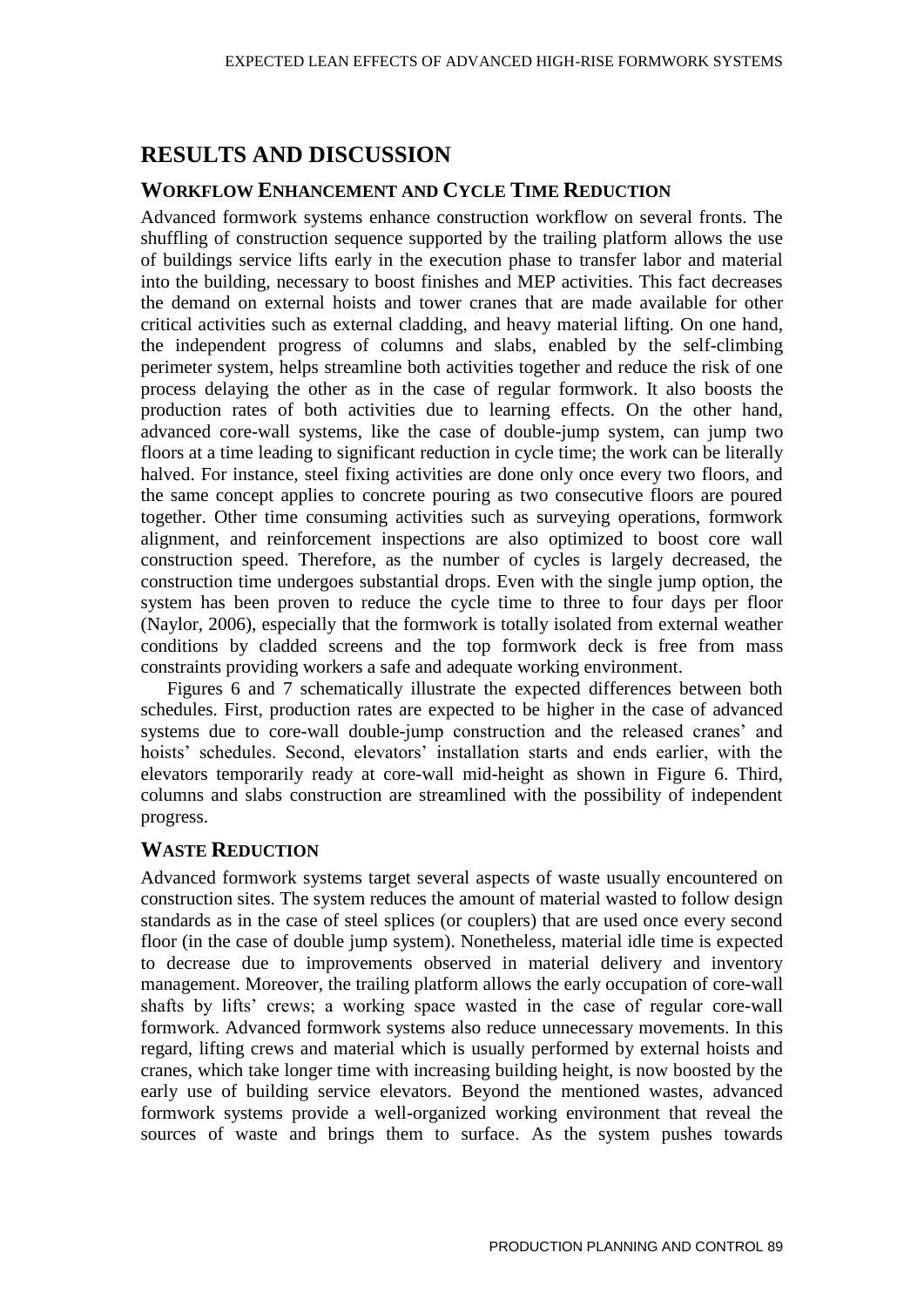continuous flow of activities alongside smaller work batches, project managers can better detect wastes taking place and act proactively against them.



*Figure 6: Schematic LOB schedule using advanced formwork*



*Figure 7: Schematic LOB schedule using regular formwork*

#### **REDUCED VARIABILITY AND INCREASED FLEXIBILITY**

The repetitive nature of high-rise construction endorses the application of lean ideals. Repetitive tasks help stabilize the construction workflow and promote standardization and modularization. On the other hand, location based scheduling allows for continuous resource utilization and prevents spatial clashes where production rates of crews are adjusted and optimized. However, a clash free schedule and streamlined tasks are not enough to ensure smooth construction workflows on site. In reality, labor and material delivery to work areas is a major challenge on high-rise construction where hoisting speed and capacity decreases with increasing building height and involvement of multiple trades. In this context, the role of advanced formwork systems goes beyond just enhancing construction flows, but also improving labor and material flow on site. By releasing the constraints on the crane schedule and early use of service elevators, advanced systems contribute to increasing site flexibility and reducing batch sizes. As labor and material are efficiently moved to work areas, required batch sizes can be more accurately calculated with less variability, which is an important factor to stabilize the production on site as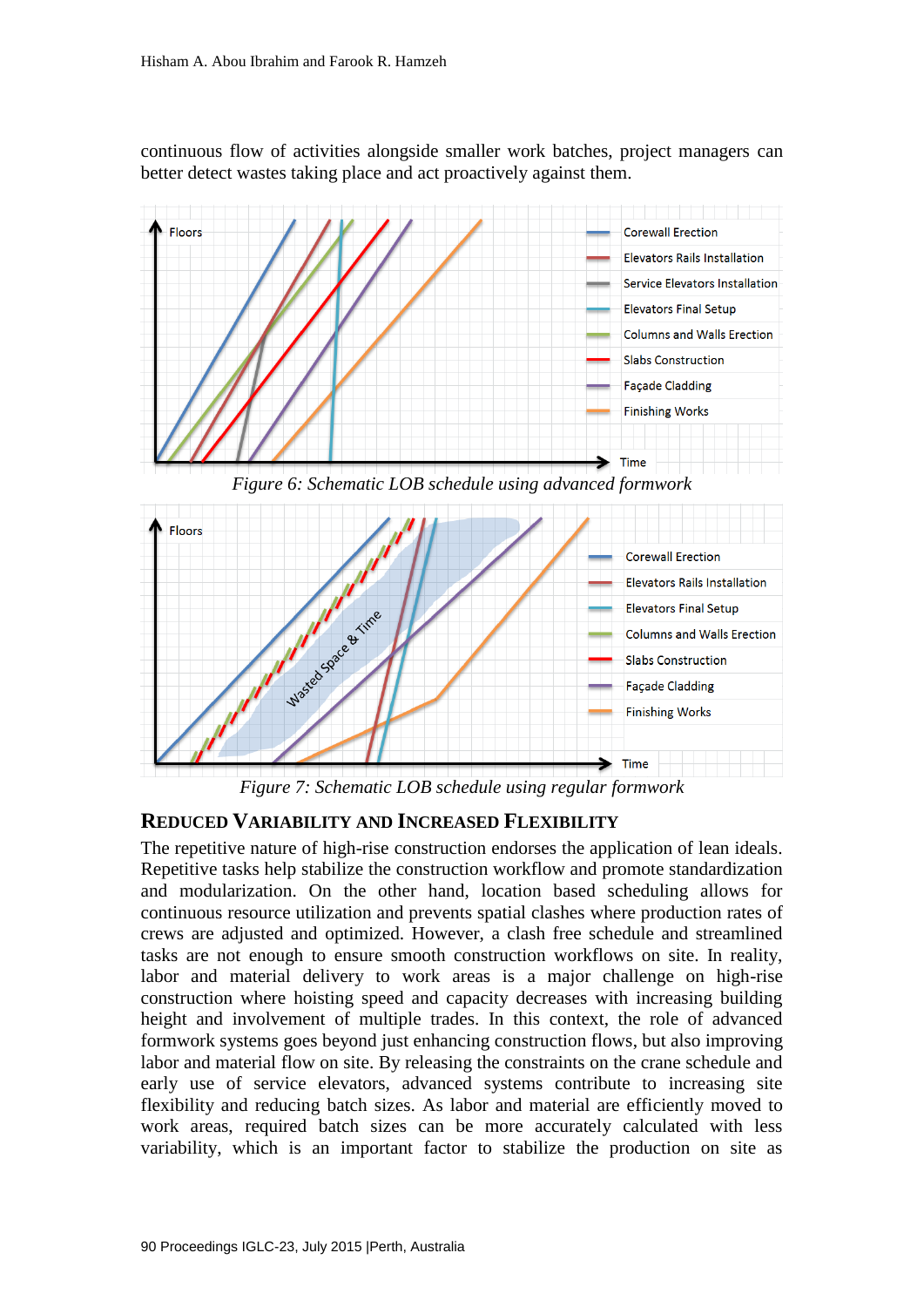mentioned by Alarcon and Ashley (1999). Thus, the increased site flexibility is translated into more adequate logistics and inventory management potentially leading to smaller inventory sizes. This fact, along with tighter tolerances provided by advanced systems, empowers the use of prefabrication and off-site production which can boost construction speed, decrease cost, and increase site safety.

#### **SAFER WORKING ENVIRONMENT**

Advanced formwork systems provide innovative safety features. The core-wall formwork is totally isolated by cladding, protecting workers from falling and external weather conditions. The cladded formwork also waives the risk attributed to height changes that affects workers perception of danger and could disturb their response under hazardous situations (Hsu et al., 2008). Access to core-wall formwork on the top deck is provided by an internal isolated lift which is also raised by the system at each cycle giving safe access for workers. The perimeter system is also equipped with safety screens that cover several levels; providing edge to edge protection.

### **CONCLUSION**

The role of formwork systems in high-rise construction goes beyond building the concrete core. The choice of the system shapes construction workflows and affects the planning of logistics, site inventory, and labor and material delivery to work areas. From a lean perspective, advanced systems are expected to streamline construction workflows, increase production rates, reduce wastes, decrease batch and inventory sizes, reduce variability and increase flexibility. This comprehensive understanding of the role of formwork systems is necessary to compare formwork options, and essential to reap full benefits when selecting one system or another. Further investigations are needed to quantify the paper findings, and to address other aspects of lean principles related to formwork design such as quality at bay and error proofing. Future studies also can link the selection of formwork systems to takt time calculation, and the use of pull systems and kanban cards.

#### **REFERENCES**

- Alarcon, L.F., and Ashley, D.B., 1999. Playing games: evaluating the impact of lean production strategies on project cost and schedule. In: *Proc. 7th Ann. Conf. of the Int'l Group for Lean Construction*. Berkeley, USA, 26-28 July.
- Al Hattab, M., Zankoul, E., and Hamzeh, F., 2014. Optimizing joint operation of two tower cranes through look-ahead planning and process simulation. In: *Proc. 22nd Ann. Conf. of the Int'l Group for Lean Construction*. Oslo, Norway, June 25-27.
- Arbulu, R., and Ballard, G., 2004. Lean supply systems in construction. In: *Proc. 12th Ann. Conf. of the Int'l Group for Lean Construction*. Helsingør, Denmark, August 3-5.
- Bae, J., and Kim, Y., 2008. Assessing the environmental impacts of lean supply system: a case study of high-rise condominium construction in Seoul, Korea. In: *Proc. 16th Ann. Conf. of the Int'l Group for Lean Construction*. Manchester, UK, July 16-18, 2008.